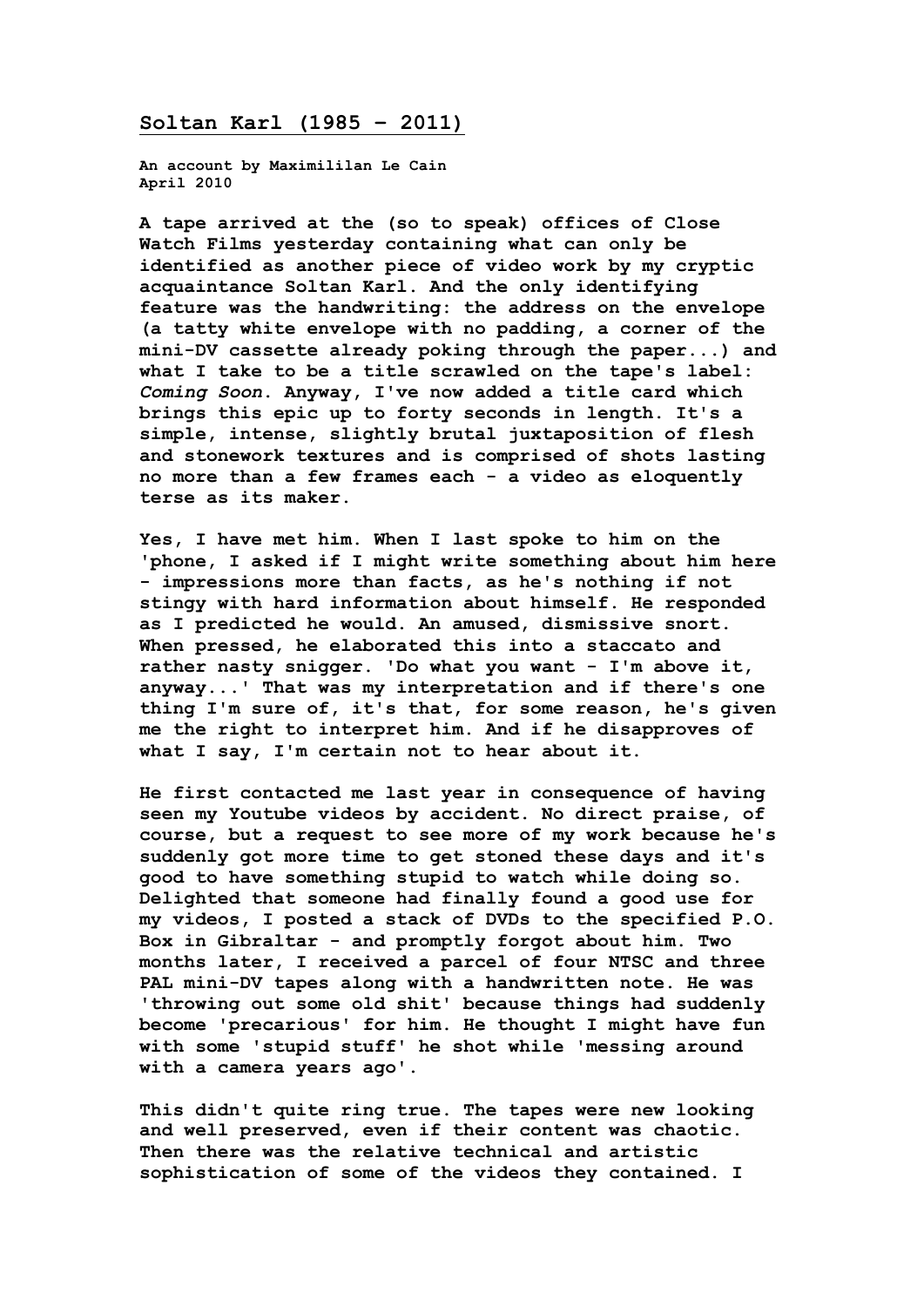**used his comments as a cue to make some personal inquiries. How old was he if this stuff was made 'years ago'? Did he ever exhibit his work...?**

**He was - and is - twenty-four years old. 'Exhibit'!? As if he was a fucking artist or something? Are you kidding? Like this 'shit' is art? This is fooling around with a camera... And, anyway, who gives a shit about art?**

**Well, I suppose I do. At least enough to digitise his tapes into Final Cut Pro and create short, self-contained pieces out of the best sections. I sent him a DVD of this modest preservation / restoration effort. His response was a witty list of titles for each video and the suggestion that, seeing as I had gone to all this trouble, I could put my 'Close Watch presents' brand on them. I asked if I could show them to people. His next email was a link to some of these videos which he had now posted on Youtube, albeit in the wrong aspect ratio.**

**I asked him if he had a camera, if he was still shooting stuff. He told me that he had spent the past few years working in an offshore gambling enterprise in Gibraltar, before their lenient tax laws recently tightened. He was still living there, now unemployed. So he wasn't from there? No, he'd 'sort of grown up in the Sates'. And was he still shooting videos? Contemptuous snort. This was our first phone conversation.**

**His voice is flat, accentless, almost machine-like. Nothing to identify it as American. In fact, not much to identify its origins at all. This voice is also remarkably changeable, going from a barely articulate, expletive-rich mumble to an almost computer-like matterof-fact drone to a defiantly witty pugnaciousness. Each mode comes with its own level of grammar and characteristic vocabulary.**

**The next contact we had alarmed me somewhat. A phone call at 9.45 one Tuesday evening in which he casually announced that he was in Ireland and would come down to visit me the following evening. He wanted me to recommend a hostel, which I did.**

**In person, Soltan is small, skinny, boyish with a pronounced facial bone structure that makes him appear undernourished. His eyes are big and blue, his expression deeply serious, his hair cropped very short and bleached. When I first met him he was wearing a navy blue tracksuit. The following day he was in a cheap, grey business suit. The lack of difference these contrasting**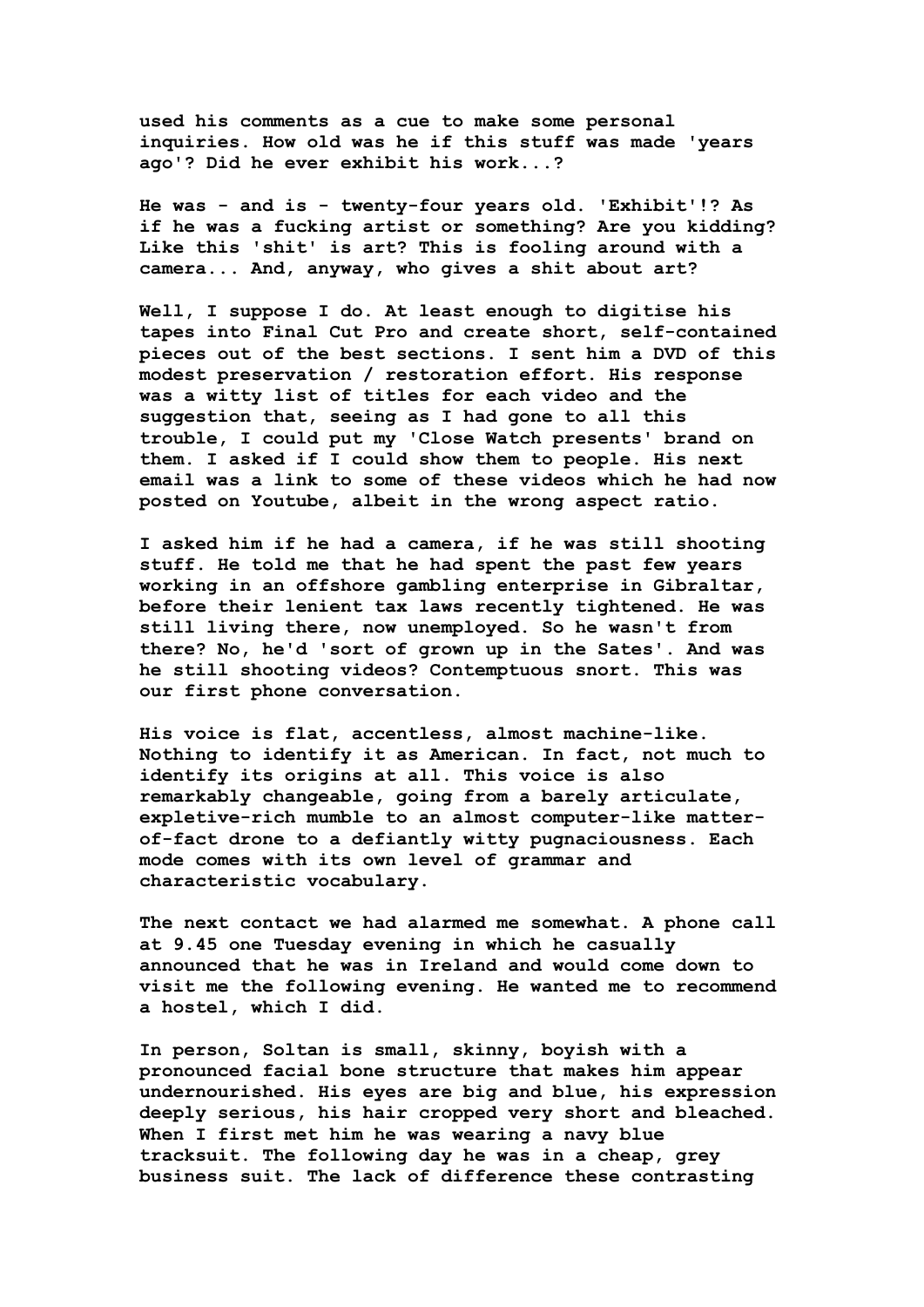**costumes made to his presence was striking. Everything about him gave an impression of being ill-fitting, not just the clothes.**

**I'd noticed his three distinct modes of speaking on the telephone but it was only in attempting to converse faceto-face that it became apparent that speech itself was uncomfortable for him. Silence was his natural and preferred state. However, in talking to him, I was able to discover that he had been born in Europe, of European parents, but nothing more specific than that. Throughout childhood and early adolescence he was possessed by a consuming obsession with violence, weaponry and the theory of explosions. This had led to a brief, disastrous stint in the US armed forces in which he found the reality of his obsessions viscerally abhorrent. A nervous breakdown, which he claims was feigned, led to a discharge. But the circumstances of his leaving the US were left so murky that I can't but wonder about the strict veracity of this account. What was apparent, however, was a great sensitivity that seemed to suffer in crowds, flinch at loud noises and sudden movement, and prefer night to daylight.**

**The first evening, he asked to see some of my recent videos because there didn't seem to be anything else to do in this fucking town other than watch shit DVDs. Yet when I put the DVD on, he sat silent, utterly transfixed by the screen. Then he asked to watch certain videos again, some up to four times. Occasionally, he muttered to himself. Once or twice, he seemed to sing to himself and gently rock his body. In any event, his absorption was total. Afterwards, he reached into a small sports bag that he always carried and took a beer from it, which he offered me. He drank beer constantly, never seeming the worse for it. It was in the following hour and a half, before he left for his hostel, that I came to understand his silence. We barely exchanged a word, yet it was a relaxed silence, completely without awkwardness. He spent much of this time leaning on the open sash window, gazing out into the night. Occasionally he slouched on the couch, now and again cracking a joke. His jokes were esoteric to the point that it was often hard to tell if the joke was finished or not, still less to understand its punchline.**

**Between his long silences, he held forth at length on the subject that had obviously replaced his obsessive youthful ambitions to lethal mayhem. Sea life in the Pacific. This was when his technically precise, computerlike matter-of-fact drone would surface. He described sea**